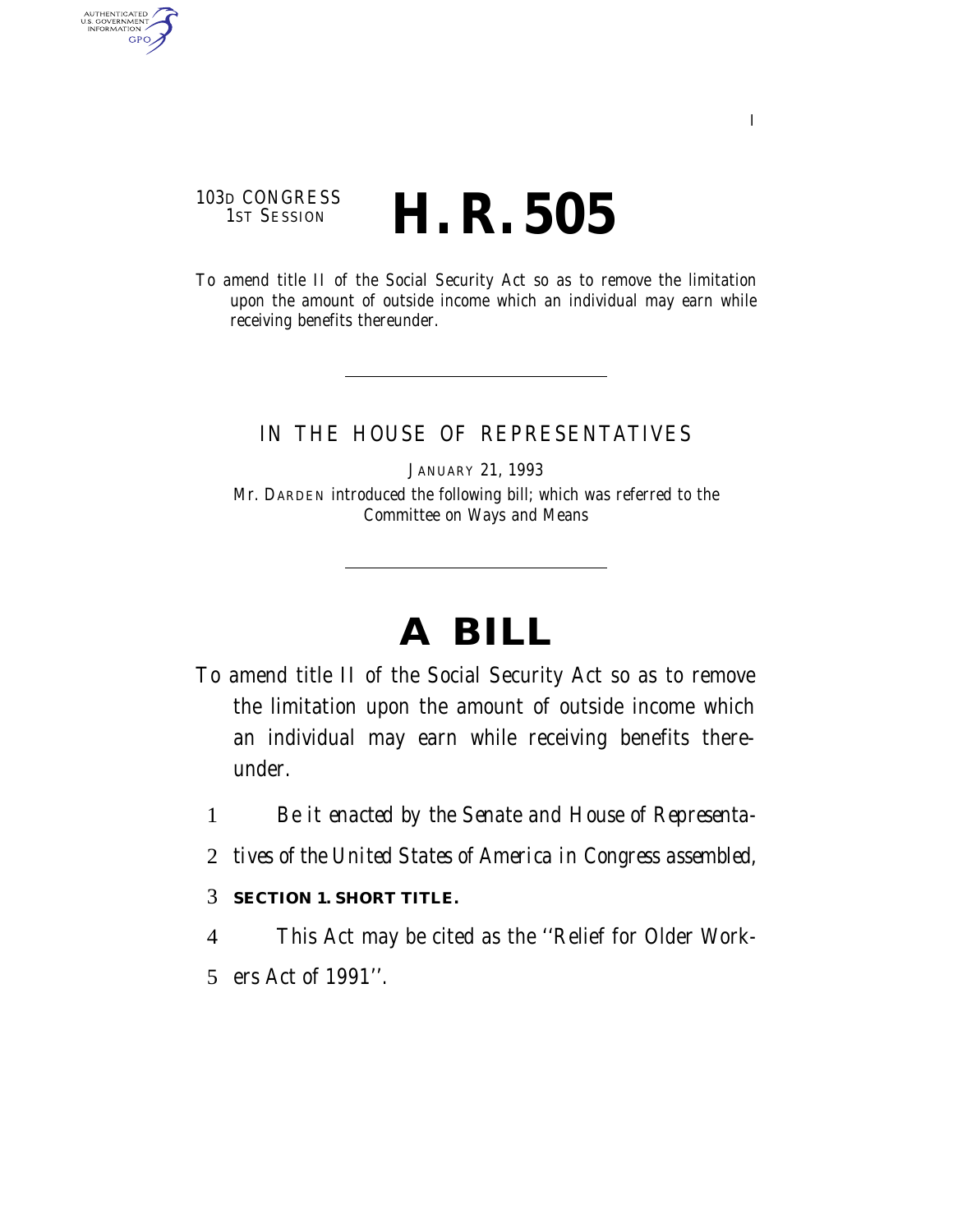| 1              | SEC. 2. REPEAL OF PROVISIONS RELATING TO DEDUC-             |
|----------------|-------------------------------------------------------------|
| $\overline{2}$ | TIONS ON ACCOUNT OF WORK.                                   |
| 3              | (a) IN GENERAL.—Subsections (b), $(c)(1)$ , $(d)$ , $(f)$ , |
| 4              | (h), (j), and (k) of section 203 of the Social Security Act |
| 5              | $(42 \text{ U.S.C. } 403)$ are repealed.                    |
| 6              | (b) CONFORMING AMENDMENTS.-Section 203 of                   |
| 7              | such Act (as amended by subsection (a)) is further amend-   |
| 8              | $ed$ —                                                      |
| 9              | (1) in subsection (c), by redesignating such sub-           |
| 10             | section as subsection (b), and—                             |
| 11             | (A) by striking "NONCOVERED WORK                            |
| 12             | OUTSIDE THE UNITED STATES OR" in the                        |
| 13             | heading;                                                    |
| 14             | (B) by redesignating paragraphs (2), (3),                   |
| 15             | and $(4)$ as paragraphs $(1)$ , $(2)$ , and $(3)$ , respec- |
| 16             | tively;                                                     |
| 17             | (C) by striking "For purposes of para-                      |
| 18             | graphs $(2)$ , $(3)$ , and $(4)$ " and inserting in lieu    |
| 19             | thereof "For purposes of paragraphs $(1)$ , $(2)$ ,         |
| 20             | and $(3)$ "; and                                            |
| 21             | (D) by striking the last sentence;                          |
| 22             | (2) in subsection (e), by redesignating such sub-           |
| 23             | section as subsection (c), and by striking "sub-            |
| 24             | sections (c) and (d)" and inserting "subsection (b)";       |
| 25             | (3) in subsection (g), by redesignating such                |
| 26             | subsection as subsection (d), and by striking "sub-         |
|                |                                                             |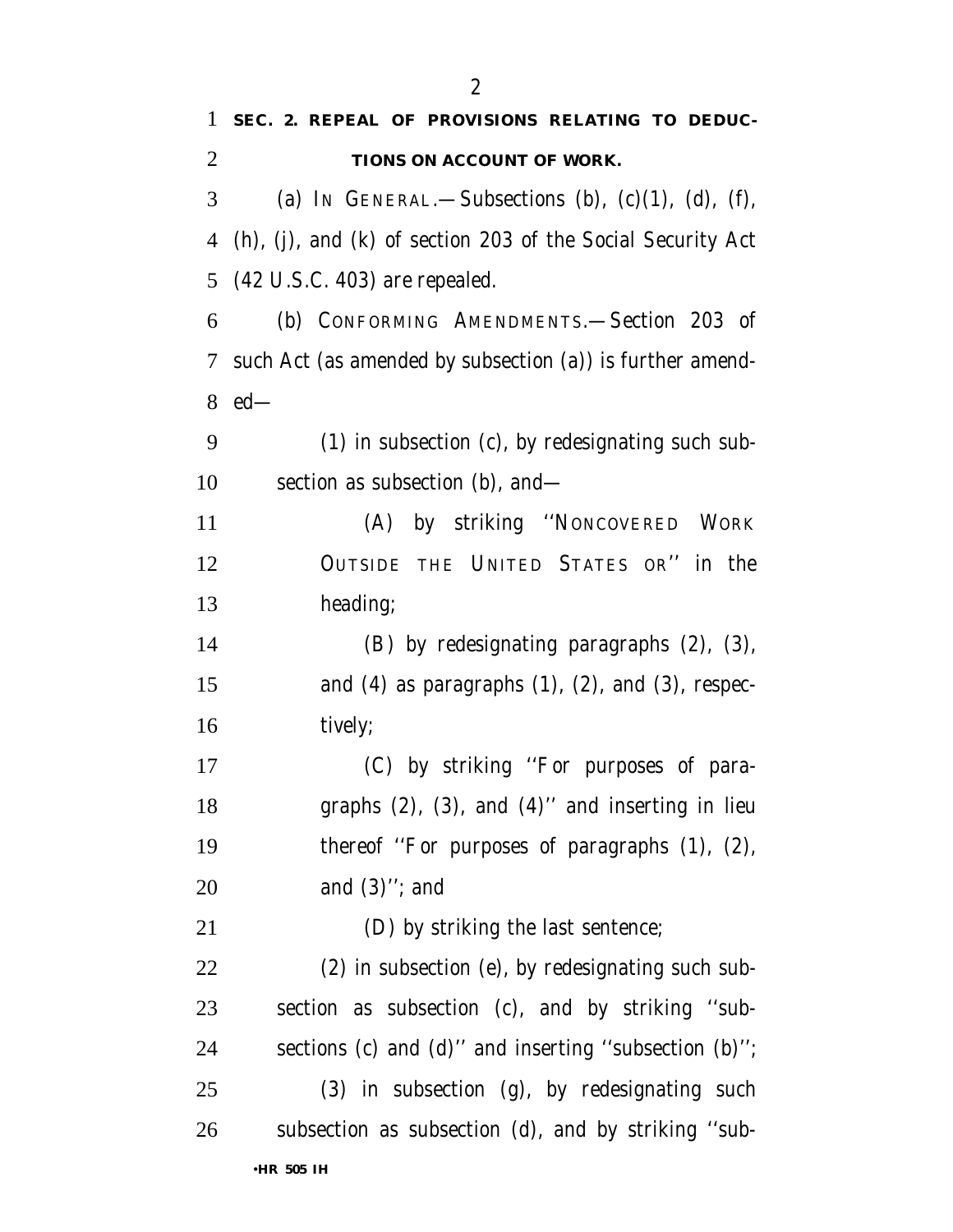section (c)'' each place it appears and inserting ''subsection (b)'';

 (4) in subsection (i), by redesignating such sub- section as subsection (e), and by striking ''sub- section (b), (c), (g), or (h)'' and inserting ''sub-section (b) or (d)''; and

 (5) in subsection (l), by redesignating such sub- section as subsection (f), and by striking ''subsection 9 (g) or  $(h)(1)(A)$ " and inserting "subsection  $(d)$ ".

 (c) CONFORMING AMENDMENTS TO OTHER PROVI-SIONS.—

 (1) PROVISIONS RELATING TO BENEFITS TER- MINATED UPON DEPORTATION.—Section 202(n)(1) 14 of such Act  $(42 \text{ U.S.C. } 402(n)(1))$  is amended by striking ''Sections 203 (b), (c), and (d)'' and insert-ing ''Section 203(b)''.

 (2) PROVISIONS RELATING TO EXEMPTIONS FROM REDUCTIONS BASED ON EARLY RETIRE-MENT.—

 (A) Section 202(q)(5)(B) of such Act (42 21 U.S.C.  $402(q)(5)(B)$  is amended by striking ''section 203(c)(2)'' and inserting ''section  $203(b)(1)$ ".

 (B) Section 202(q)(7)(A) of such Act (42 25 U.S.C.  $402(q)(7)(A)$  is amended by striking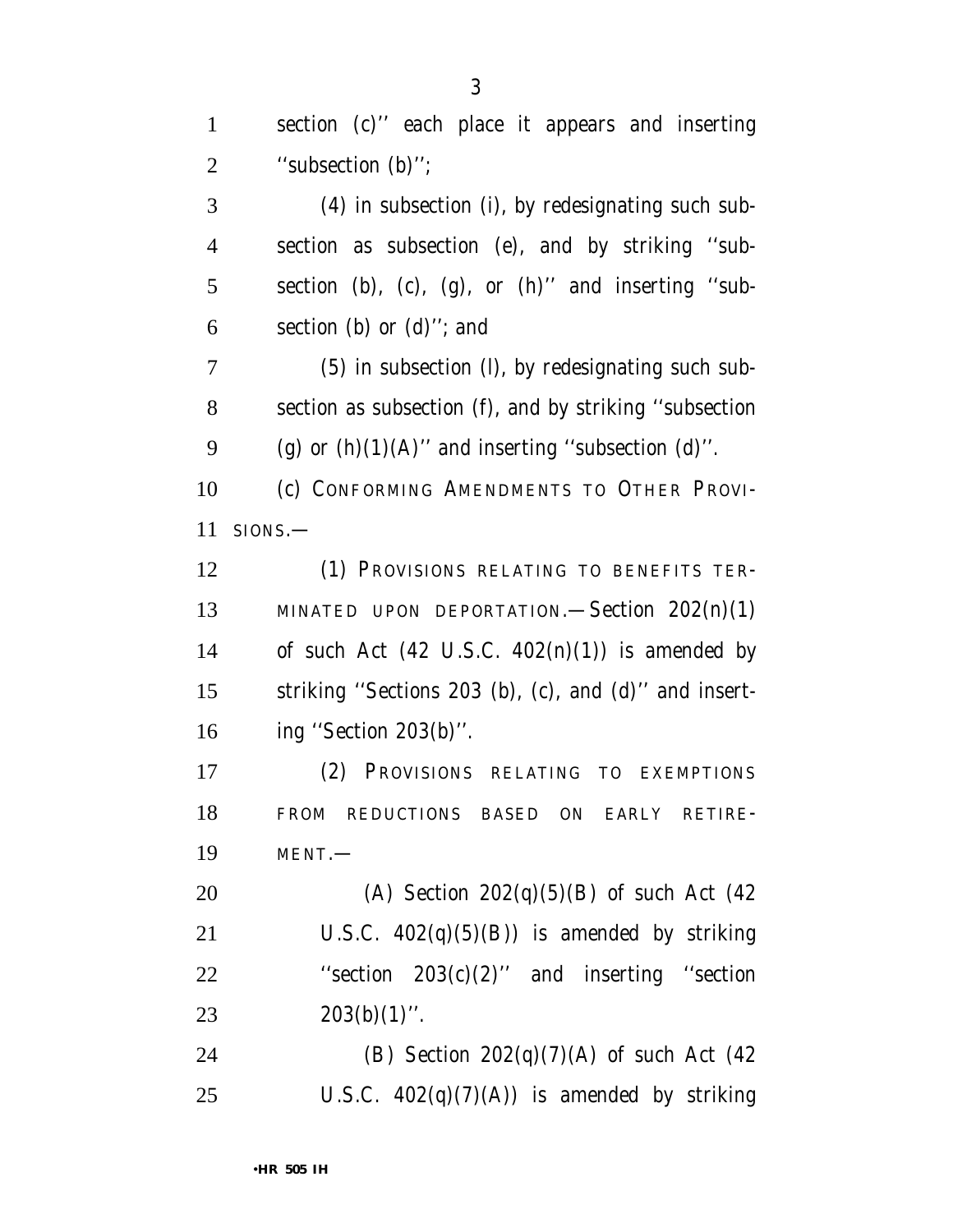| $\mathbf{1}$   | "deductions under section $203(b)$ , $203(c)(1)$ ,            |
|----------------|---------------------------------------------------------------|
| $\overline{c}$ | $203(d)(1)$ , or $222(b)$ " and inserting "deduc-             |
| 3              | tions on account of work under section 203 or                 |
| 4              | deductions under section $222(b)$ ".                          |
| 5              | (3) PROVISIONS RELATING TO EXEMPTIONS                         |
| 6              | FROM REDUCTIONS BASED ON DISREGARD OF CER-                    |
| 7              | TAIN ENTITLEMENTS TO CHILD'S INSURANCE BENE-                  |
| 8              | $FITS$ .                                                      |
| 9              | (A) Section $202(s)(1)$ of such Act $(42)$                    |
| 10             | U.S.C. $402(s)(1)$ is amended by striking                     |
| 11             | "paragraphs $(2)$ , $(3)$ , and $(4)$ of section $203(c)$ "   |
| 12             | and inserting "paragraphs $(1)$ , $(2)$ , and $(3)$ of        |
| 13             | section $203(b)$ ".                                           |
| 14             | (B) Section $202(s)(3)$ of such Act $(42)$                    |
| 15             | U.S.C. $402(s)(3)$ is amended by striking "The                |
| 16             | last sentence of subsection (c) of section 203,               |
| 17             | subsection $(f)(1)(C)$ of section 203, and sub-               |
| 18             | sections" and inserting "Subsections".                        |
| 19             | (4) PROVISIONS RELATING TO SUSPENSION OF                      |
| 20             | ALIENS' BENEFITS.—Section $202(t)(7)$ of such Act             |
| 21             | $(42 \text{ U.S.C. } 402(t)(7))$ is amended by striking "Sub- |
| 22             | sections (b), (c), and (d)" and inserting "Subsection         |
| 23             | $(b)$ ".                                                      |
| 24             | (5) PROVISIONS RELATING TO BENEFITS IN-                       |
| 25             | CREASED ON ACCOUNT OF DELAYED<br>RETIRE-                      |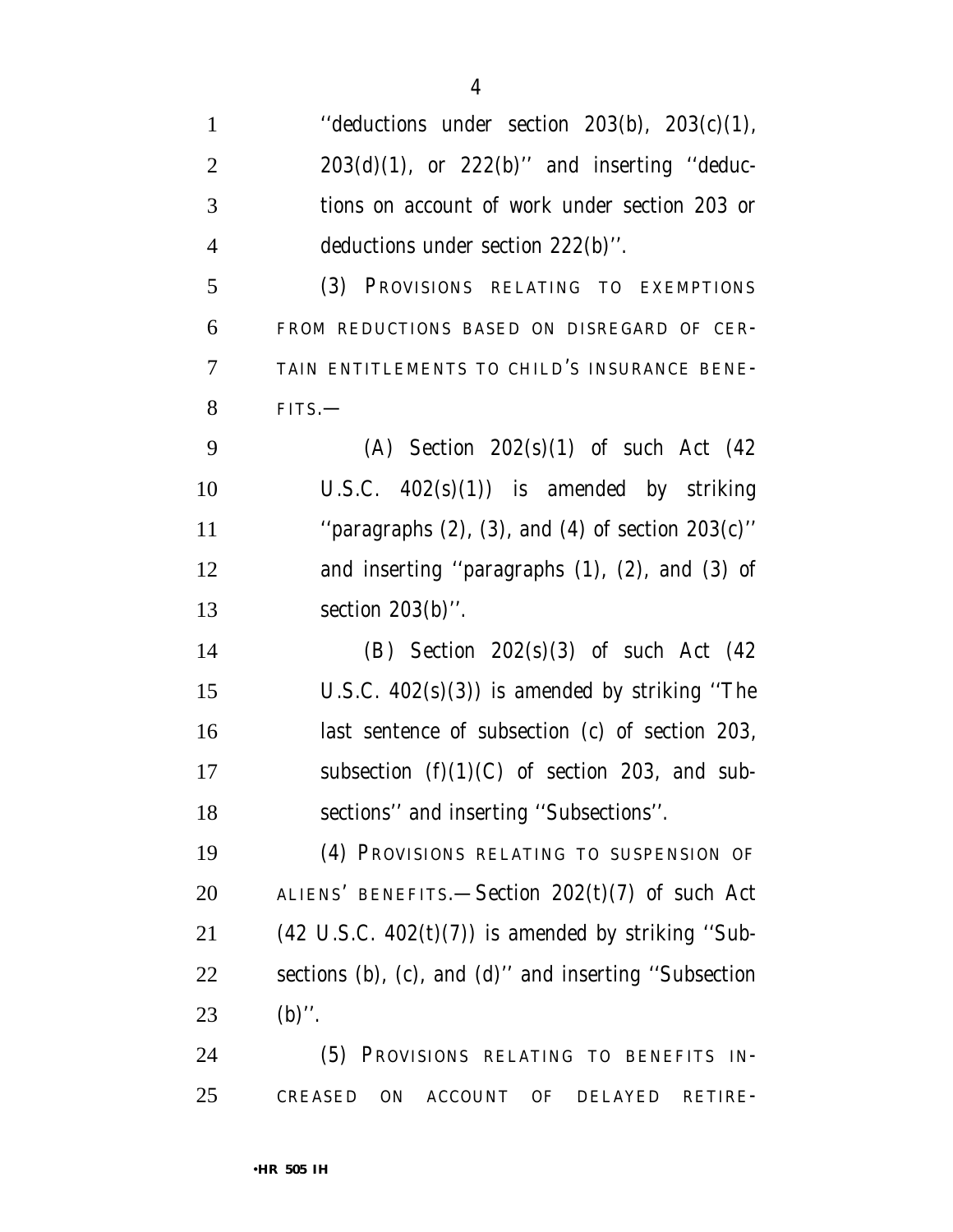1 MENT.—Section  $202(w)(2)(B)(ii)$  of such Act (42) 2 U.S.C.  $402(w)(2)(B(ii))$  is amended by striking "or 3  $203(c)$ ".

 (6) PROVISIONS RELATING TO REDUCTIONS IN BENEFITS BASED ON MAXIMUM BENEFITS.—Section 203(a)(3)(B)(iii) of such Act (42 U.S.C.  $7 \qquad \qquad 403(a)(3)(B)(iii)$  is amended by striking "and sub- sections (b), (c), and (d)'' and inserting ''and sub-section (b)''.

 (7) PROVISIONS RELATING TO PENALTIES FOR MISREPRESENTATIONS CONCERNING EARNINGS FOR PERIODS SUBJECT TO DEDUCTIONS ON ACCOUNT OF WORK.—Section 208(a)(3) of such Act (42 U.S.C. 408(a)(3)) is amended by striking ''under section 203(f) of this title for purposes of deductions from benefits'' and inserting ''under section 203 for pur- poses of deductions from benefits on account of work''.

 (8) PROVISIONS TAKING INTO ACCOUNT EARN- INGS IN DETERMINING BENEFIT COMPUTATION YEARS.—Clause (I) in the next to last sentence of 22 section  $215(b)(2)(A)$  of such Act (42 U.S.C. 415(b)(2)(A)) is amended by striking "no earnings as described in section 203(f)(5) in such year'' and inserting ''no wages, and no net earnings from self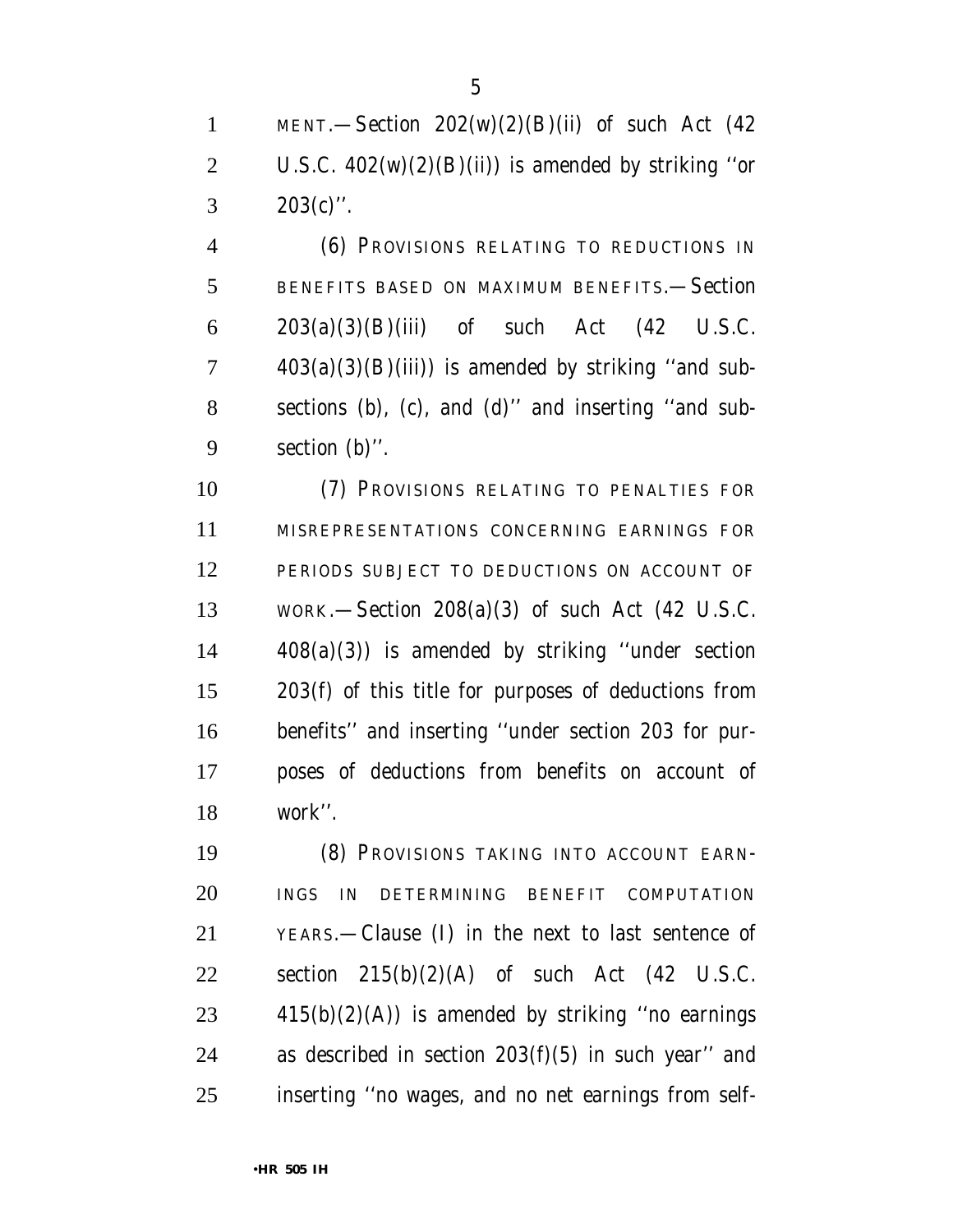employment (in excess of net loss from self-employ-ment), in such year''.

 (9) PROVISIONS RELATING TO ROUNDING OF BENEFITS.—Section 215(g) of such Act (42 U.S.C. 415(g)) is amended by striking ''and any deduction under section 203(b)''.

 (10) PROVISIONS RELATING TO EARNINGS TAKEN INTO ACCOUNT IN DETERMINING SUBSTAN- TIAL GAINFUL ACTIVITY OF BLIND INDIVIDUALS.— The second sentence of section 223(d)(4) of such 11 Act  $(42 \text{ U.S.C. } 423\text{ (d)}(4))$  is amended by striking ''the exempt amount under section 203(f)(8) which is applicable to individuals described in subpara- graph (D) thereof'' and inserting the following: ''an amount equal to the exempt amount which would have been applicable under section 203(f)(8), to in- dividuals described in subparagraph (D) thereof, if the Relief for Older Workers Act of 1991 had not been enacted''.

20 (11) PROVISIONS DEFINING INCOME FOR PUR- POSES OF SSI.—Section 1612(a) of such Act (42 U.S.C. 1382a(a)) is amended—

 (A) by striking ''as determined under sec-24 tion  $203(f)(5)(C)$ " in paragraph  $(1)(A)$  and in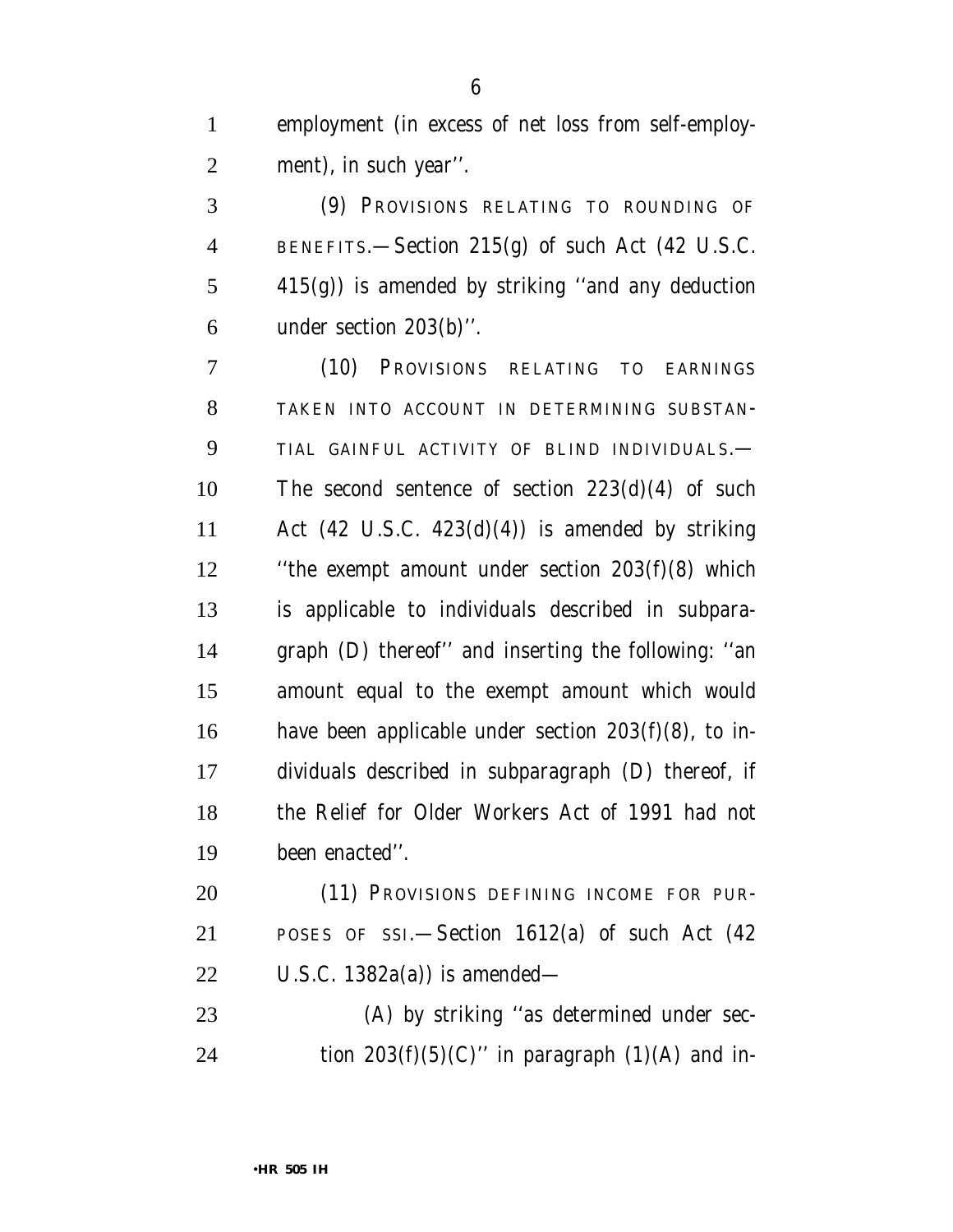serting ''as defined in the last two sentences of 2 this subsection''; and

 (B) by adding at the end (after and below **paragraph**  $(2)(F)$  the following new sentences: ''For purposes of paragraph (1)(A), the term 'wages' means wages as defined in section 209, but computed without regard to the limitations as to amounts of remu-8 neration specified in subsections (a),  $(g)(2)$ ,  $(g)(3)$ ,  $(h)(2)$ , and (j) of such section. In making the computation under the preceding sentence, (A) services which do not con- stitute employment as defined in section 210, performed within the United States by an individual as an employee or performed outside the United States in the active mili- tary or naval services of the United States, shall be deemed to be employment as so defined if the remunera- tion for such services is not includible in computing the individual's net earnings or net loss from self-employment for purposes of title II, and (B) the term 'wages' shall be deemed not to include (i) the amount of any payment made to, or on behalf of, an employee or any of his or her dependents (including any amount paid by an em- ployer for insurance or annuities, or into a fund, to pro- vide for any such payment) on account of retirement, or (ii) any payment or series of payments by an employer to an employee or any of his or her dependents upon or